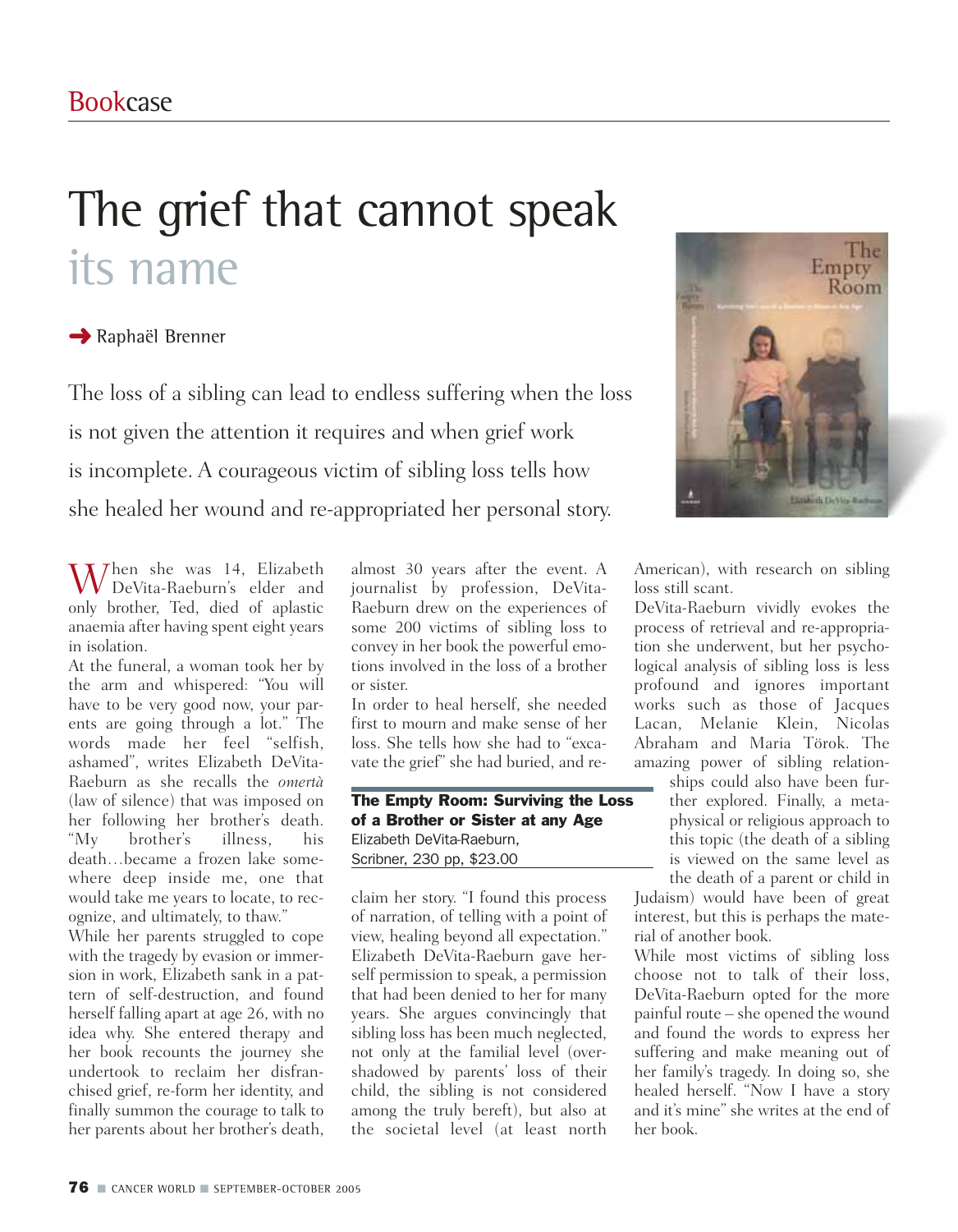

## Vaincre son cancer Les bonnes questions, les vraies réponses Thierry Philip Milan, 406 pp, euro 22.50 Cancer: Toutes les réponses à vos questions Philippe Jeanteur John Libbey Eurotext, 240 pp, euro 19.00

"Public opinion surveys as well as the experience of physicians show there is great ignorance regarding cancer… The ignorance is as great as the anxiety it helps to sustain," writes Axel Kahn in the preface to Jeanteur's book. Structured in the form of questions and answers What is a PET-CT? Is cancer hereditary? – Jeanteur's book provides a wealth of information, including practical tips such as relevant websites, on every aspect of cancer.

Containing no less information,



Thierry Philip's book consists of short chapters on the different aspects of cancer, from diagnosis to treatment. Philip interweaves his own experience as an oncologist with descriptions of patient cases. Although at times a little pompous, Philip acknowledges his own doubts and laments the fact that oncologists remain unaware of certain aspects of the disease, unless they themselves have sat on the other side of the table. What is most important, he stresses, is "to listen to the patient and see him as a whole person." One must hope that the human qualities evoked by Philip will help make the reality of oncology departments more amenable to patients.



Evidence-based Cancer Prevention: Strategies for NGOs A UICC Handbook for Europe Published in collaboration with the French and Swiss Leagues Against Cancer UICC, 224 pp, euro 20.00

 $\prod$  is a known fact that by making<br>the appropriate lifestyle choices, up to half of all cancers can be prevented. The challenge of reducing the cancer burden lies in the ability to transform this knowledge into behavioural and societal change. Full of detailed data, useful tables and diagrams, this handbook, published by

the Union Internationale Contre le Cancer, offers a wide range of evidence-based cancer prevention strategies which European NGOs can adapt to the specific needs of their countries. Part I describes Europe's cancer burden, with a highly readable chapter by Elsebeth Lynge on the social inequalities of cancer, and the various approaches (cognitive, contextual, etc.) for changing health behaviour. Part II is devoted to specific prevention strategies (tobacco control, diet, occupational exposures, screening, etc.), whose implementation, it is hoped, will bring about real change. Finally, the book (available also in French, German and Italian) provides recommendations for comprehensive cancer prevention programmes.

*Copies can be ordered from the UICC (fax +41 22 809 1810).*



Martindale: The Complete Drug **Reference** 34th edition Edited by Sean C. Sweetman Pharmaceutical Press, 2766 pp, £275.00

First published in 1933 by the Royal Pharmaceutical Society of Great Britain (a financially independent organisation), *Martindale* provides comprehensive information on drugs